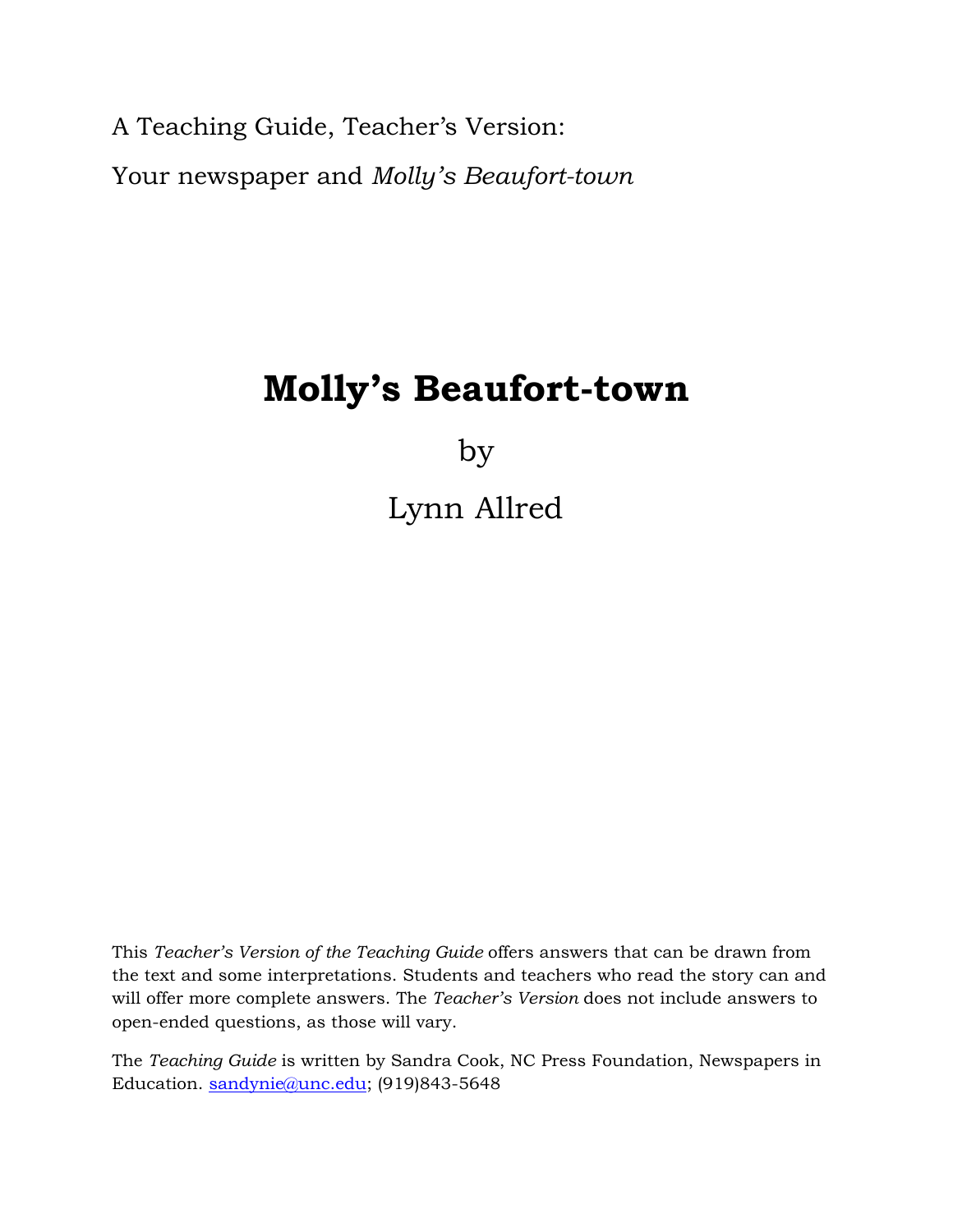### **Introduction**

This year, 2009 marks the 300<sup>th</sup> anniversary of the founding of Beaufort, North Carolina – the third oldest town in the state.

Beaufort started as a small fishing village located on the site of the former Coree Indian village, Cwarioc, which means "fish town." Its harbor served as a port of entry for ships coming into the new colony, Carolina, and enabled the town to grow. Incorporation took place on November 23, 1723. In 1728, five years later, the town added a new section, and deeds started distinguishing Old Town from New Town.

One of the town's best-known landmarks, Beaufort's "Old Burying Ground," serves as a final resting place for some of Beaufort's first families, as well as for soldiers from the Revolutionary War, the War of 1812 and the Civil War. The grave yard or burying ground was deeded to the town in 1731.

In the graveyard, located close to Ann Street United Methodist Church, a wooden grave marker draws visitors with its simple description, "Little Girl Buried in Rum Keg." Since it was always available on ships during the colonial period, alcohol was often used to preserve bodies of those who died at sea. A smaller marker bearing the number 24, refers visitors on self-guided tours to a pamphlet for more information, summarized below:

*This grave belongs to a young girl who died at sea. No one knows her name or date of birth. Her family moved from England to Beaufort in the 1700s, while the girl was still a baby. As she grew older, the child begged her father to take her back to England, so she could see her homeland.* 

*Before leaving on the voyage across the sea, the father promised his wife that he would return home with their daughter. When the girl became ill and died on the trip from England, remembering the promise he had made, the father chose not to bury his child at sea. He purchased a keg of rum from the ship's captain, placed his daughter inside and brought her home for burial in the Beaufort cemetery.* 

Visitors who read the tragic story often leave gifts for the anonymous little girl who died so young. Shells, toys, coins and other trinkets cover the grave. To see the grave, visit www.beaufort-nc.com/tours/Old\_Burying\_Ground/index6.php.

The Beaufort Historical Society reports that no one can verify the story about the young girl, but the grave and the gifts left there led author Lynn Allred to imagine the child's life and write a fictional account, answering questions about a young, adventurous girl who might have lived in Beaufort in the 1760s and traveled to England: *Who was this little girl? What might her family have been like? Who could have been her friends and neighbors? What kind of life did she leave behind when she left on that fateful trip to England?*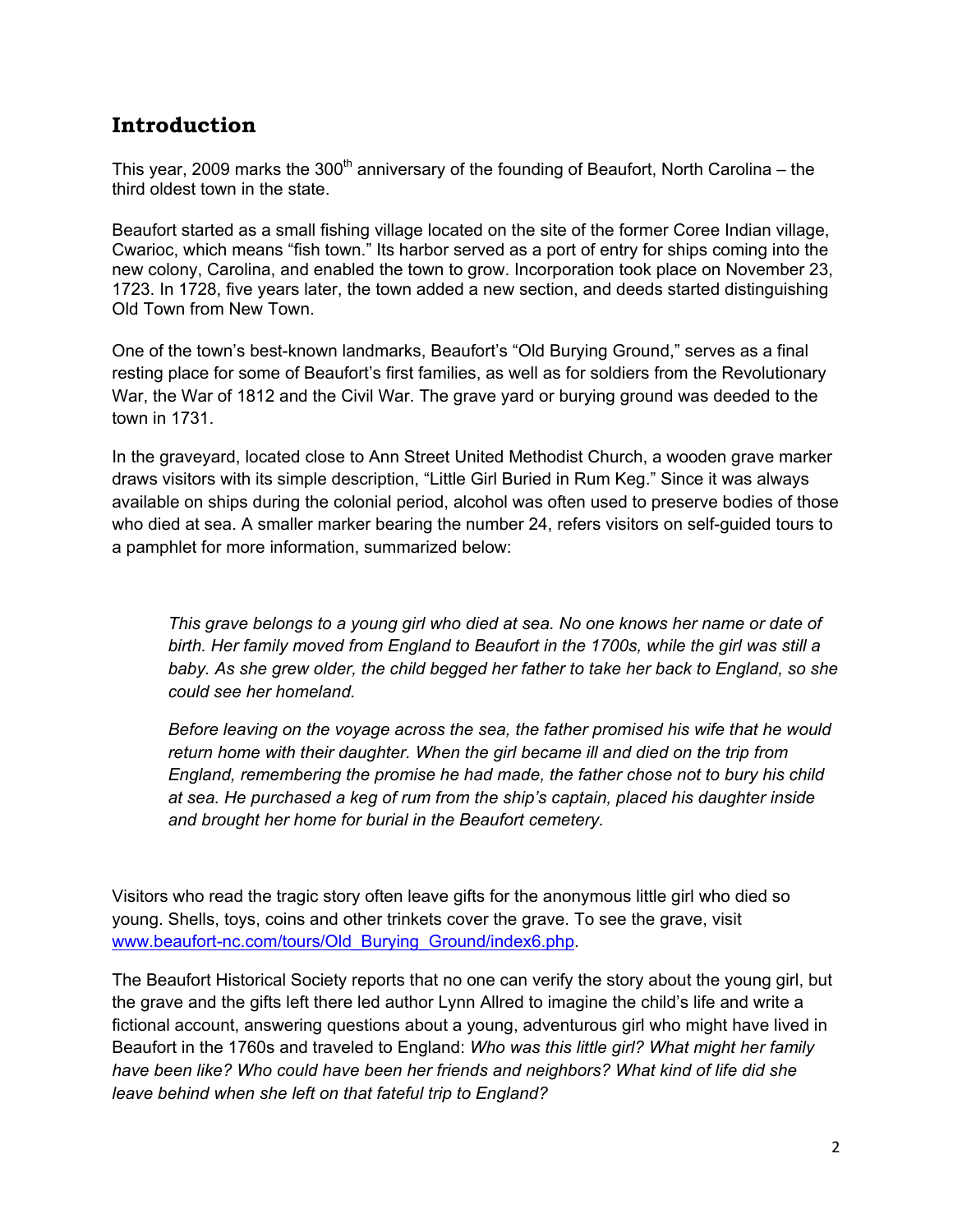# **Chapter One—Busy Bees**

**Newspaper activity:** Cut out photos of people from your newspaper to represent Molly and members of her family; include the pet.

1. Strong writing requires strong verbs. In each chapter, focus on words used to describe actions in *Molly's Beaufort-town.*

Match the actions with the individuals (use one answer more than once):

- B\_1. Wiped her dusty hands
- B 2. Stuck out her tongue
- $B$  and  $E$  3. Loved to jump into the nearby creek
- \_\_A\_4. Warned them over and over to be more "ladylike"
- B 5. Flashed that wide, snaggle-toothed grin
- \_\_C\_6. Slept peacefully in the cradle
- D 7. Dreamed about chasing rabbits
- \_\_A\_8. Sang a little song
- A. Mother
- B. Molly
- C. Sarah
- D. Toby
- E. Lydia

**Use the news:** Underline action words or verbs in news stories. Circle the names of people who committed the actions. Create and keep a list of verbs. Use new and interesting verbs in your speaking and writing.

2. When you read that Molly and her friend had been "rolling hoops," what did you think they were doing?

To learn about hoop rolling,visit: http://en.wikipedia.org/wiki/Hoop\_rolling.

**Use the news:** What might you use today for "rolling hoops"? What items might be used to roll hoops? Gather ideas from newspaper ads. (tires, other round objects)

3. Describe Beaufort in the summer. *The story says the weather is hot,with no breeze from across the harbor.* What do the descriptions tell you about the location of the town? *A creek runs nearby and the reference to a harbor lets reader know Beaufort is along the water.* Find Beaufort on a map of North Carolina.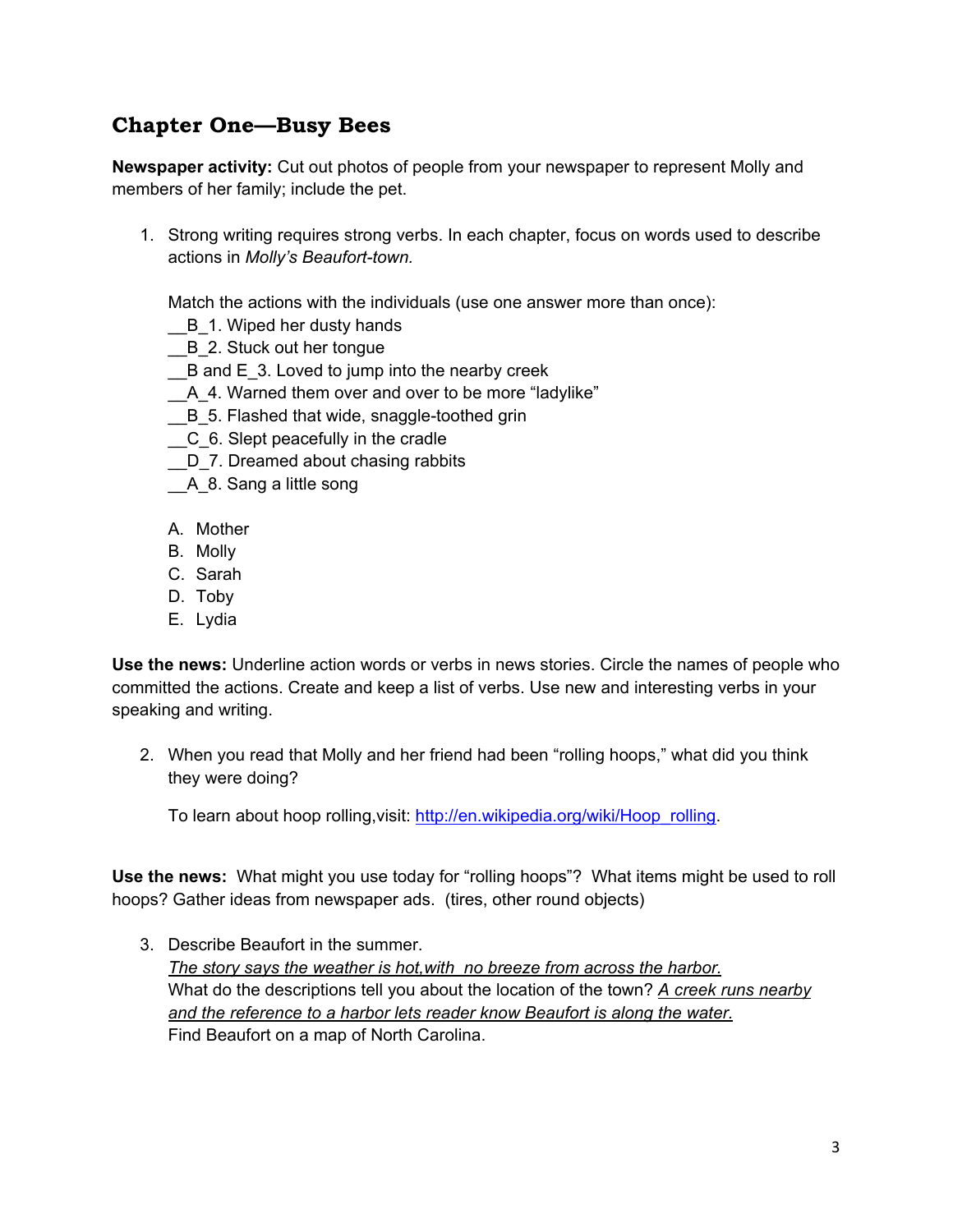**Use the news:** Check for a weather map and/or reports in your newspaper. If your newspaper includes a weather map or report, look for Beaufort and/or other towns located on North Carolina's coast. What does the weather map or report tell you about coastal North Carolina?

4. From this chapter and the rest of story, pull examples that prove "Mothers know things." *Mother figured out that Molly had been swimming because her dress was buttoned wrong down the back.*

**Use the news:** Look for examples that prove that mothers and/or fathers "know things." When you read your newspaper, be sure to include comics and advice columns.

*5.* Explain the significance of porches and porch gatherings. *Molly loved porches because her parents sat there, and friends and family gathered there while the children played nearby. Family and friends met on porches after dinner. Molly and her friends waited for lightning bugs to come out.*

**Use the news:** Look for places where people gather.

6. Tell whether or not and why you'd enjoy playing with Molly. Rank the fun activities mentioned in the chapter in the order you'd choose them from most to least entertaining.

*Molly mentioned rolling hoops, jumping in the creek, swimming, and catching and releasing fireflies.*

**Use the news:** If Molly lived today, what would she do for fun? Check your newspaper for ideas.

- 7. Survey to find out if your classmates have tried the foods mentioned in the chapter:
	- I like… I don't like… I know… I don't know…

*For the survey, consider all that the chapter mentions: fig pudding, fish, roasted corn, stewed potatoes, applesauce and cornmeal bread, potatoes, clam chowder, jellies and jams and butter.*

**Use the news:** Identify foods that you and your classmates classify.

8. Write a poem or song about a busy bee or someone who may be characterized as a busy bee.

**Use the news:** Choose someone from the newspaper for your poem or song.

9. With a classmate act out a favorite scene that involves Molly and her mother.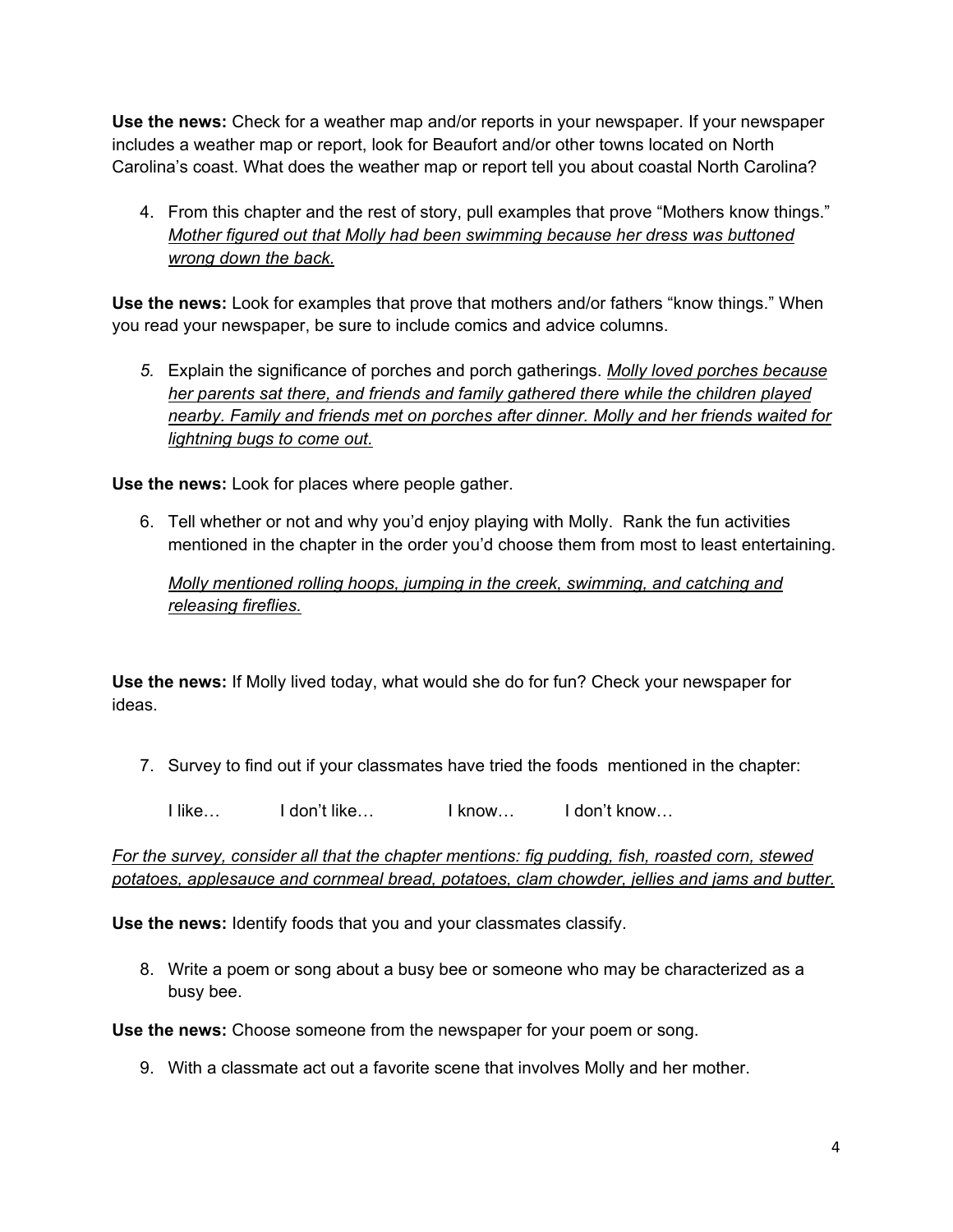**Use the news:** Act out a favorite comic or pretend to interview someone who's quoted in the paper.

10. What's the question that Molly asks at the end of the chapter? What question(s) do you want or expect the next chapter(s) to answer? Predict what happens next or in coming chapters.

*Literal questions involve Baby Sarah. Molly asks herself: Does Baby Sarah like fig pudding? But, more important are the questions Molly has about the future: Will Baby Sarah grow up to be like Molly? Will Sarah swim in the creek and catch lightening bugs? Molly's questions about Baby Sarah's future make the reader wonder what the future holds for Molly? That's the big question for the whole story: What lies ahead for Molly*?

### **What's the meaning and/or significance of each in the story?**

cradle-*Baby Sarah sleeps in the cradle, the same cradle that Molly, brother Jacob and her mother used. The author uses the cradle to explain family history. Readers learn that Molly's family came from England. The family brought the cradle from England when they moved to Beaufort. Molly's ties to England are important to the story.*

potatoes-*Molly thinks her family members eat too many potatoes. You learn that Molly has strong preferences, even regarding food.*

porches-*Molly loves porches as places for family and friends to gather. This is the first reference to porches. Porches continue to come up in the story.*

lightning bugs-*Molly's an active person. This reference is one of several that show that. Is the author suggesting that Molly lights up and flies here and there like a lightning bug…? Later in the story, the author does say that Molly lights up like a firefly.*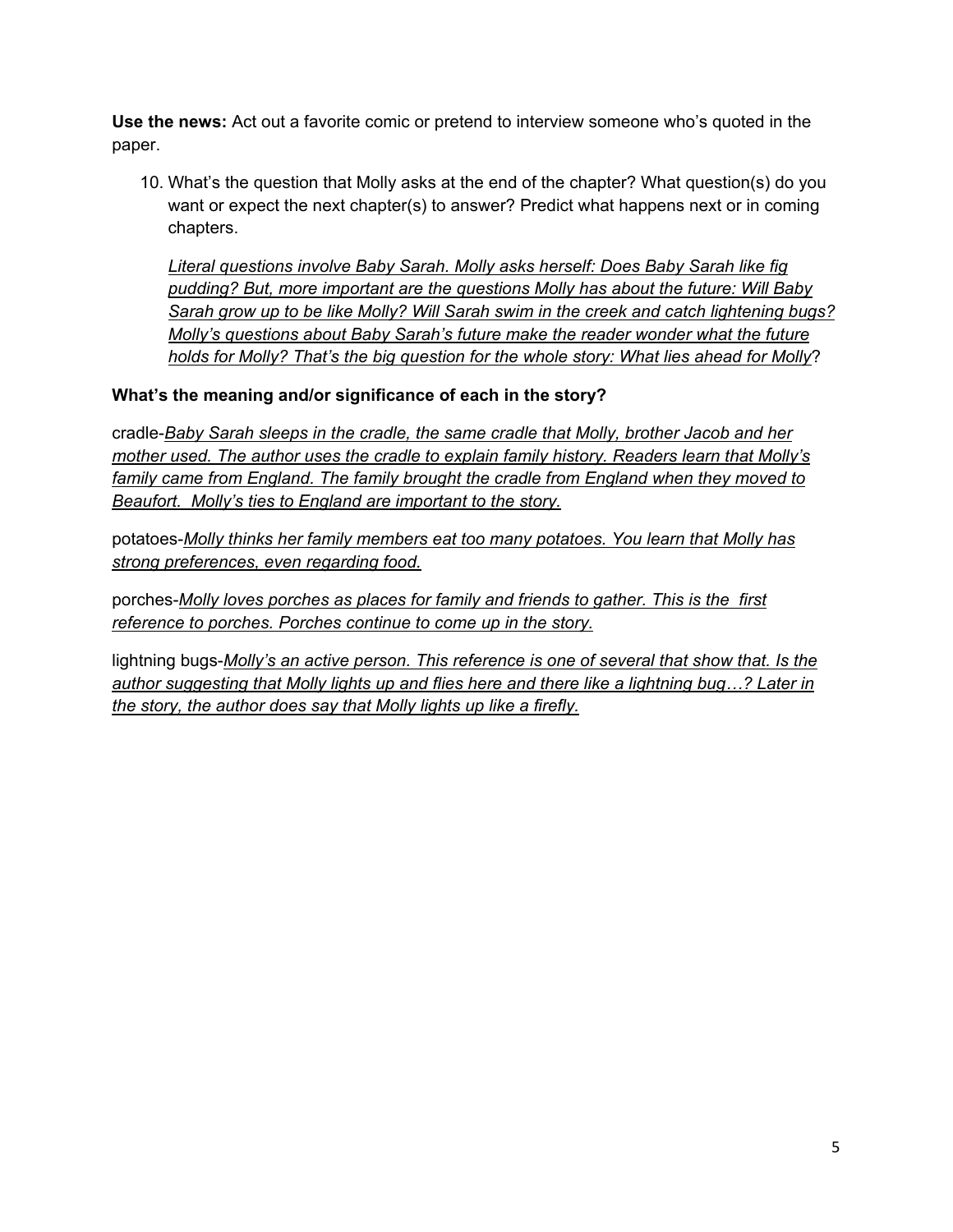# **Chapter Two—The Quilting Party**

**Newspaper activity:** Read personal advice columns in your newspaper. Pretend you are Molly. Write a letter to an advice columnist about something or someone who concerns you. Consider writing about Mother's expecting you to make quilts or about Mrs. Ramsey's attitudes and actions. Have a classmate offer advice in a response to your letter.

1. Strong writing requires strong verbs. Focus on words used to describe actions in *Molly's Beaufort-town.*

Match the actions and people.

- \_\_B\_1. Engaged to be married
- \_\_E\_2. Paraded down the street
- \_\_C\_3. Waited for her husband to return home
- D 4. Traveled all over the world
- F 5. Wondered about faraway England
- \_\_A\_6. Spoke sternly
- A. Mrs. Ramsey
- B. Susannah
- C. Mrs. Nelson
- D. Captain Nelson
- E. Two mothers-daughters
- F. Molly

**Use the news:** Identify people and their actions in news stories. Circle the people and underline their actions. Add to your list of verbs and use action words in speaking and writing.

2. What does Mother think "proper ladies should learn to make"? What does Molly think?

### *Mother thinks proper ladies should learn to quilt. Quilting bores Molly; she prefers more active play in the out of doors.*

**Use the news:** Identify individuals in the news who demonstrate independence and challenge stereotypes about what women and men should do.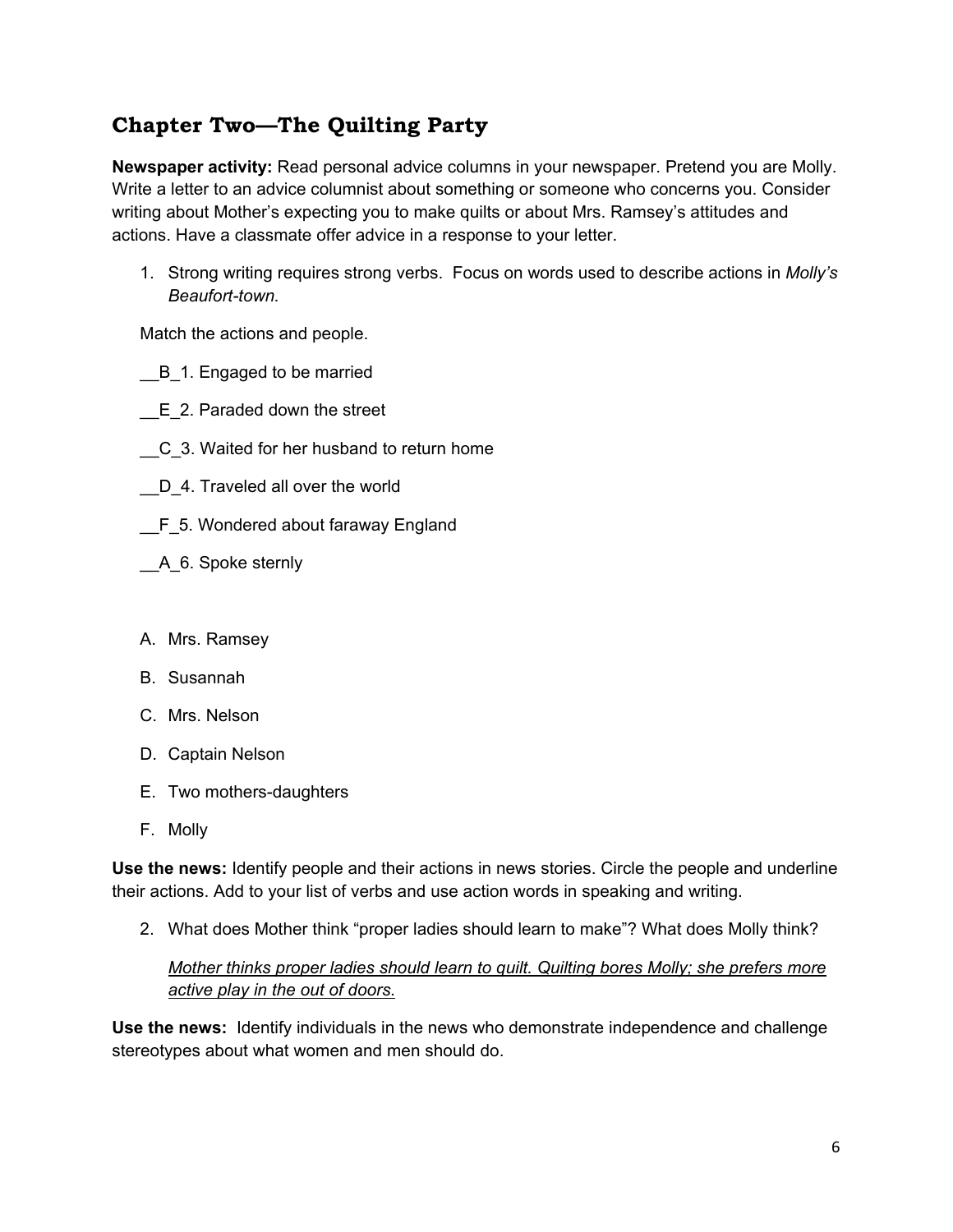3. List who and what Molly sees as she walks down the street. What did she learn on her walk? What did you learn from her about the characters?

*Molly and her mother walk with Aunt Susan and Lydia. They pass the Nelson House with its widow's walk and the Thomson House, and they arrive for quilting party at the Gibble House. Molly thinks about each house. She expects to see Mrs. Nelson later, waiting for her husband to return from his travels. She thinks about the Thomsons who are in New Bern on a trip, and William Thomson, a friend who can sound like a know-it-all but tells interesting stories about his travels. Again, Molly expresses her desire to travel.* 

**Use the news:** Turn the pages and "walk through" a favorite part of your newspaper. What do you observe? What do you learn about people in the news on your walk through the paper?

4. The author ends the chapter with a question. What is the question? What do you think is happening on the street?

*Something's going wrong that causes everyone to move together toward the windows, so Molly wonders: What is happening in the street?*

### **What's the meaning and/or significance of each in the story?**

quilt-*Family and friends come together to make a quilt for bride-to-be. It's another reason family and friends come together. Items mentioned in the story are handmade.* 

*One modern-day quilter posted photos of quilts she made before 2005. One features redbirds: http://www.nancyquilts.com/.*

widow's walk-*The top porch on a house where a seaman's wife stands, looks out over the water for evidence of her husband's ship returning to the harbor. The wives walk and wait. The name suggests that many seamen never return, and their wives become widows. "Widow's walk" uses alliteration which suggests that the widows pace.* 

Beaufort Harbor-*Identifies Beaufort as town on ocean front, with harbor for ships.*

New Bern-*Identifies New Bern as a nearby town and lets reader know that the building of Tryon Palace is underway.*

Tryon Palace-*Tryon Palace is a special building under construction that draws visitors. The reference makes readers curious about who lives there, why it's being built.*

travel-*Molly thinks about travel, longs to travel, wants to hear about William's travels, wonders about her home country, England. The reader wonders what Molly will do to satisfy her longing to see more places.*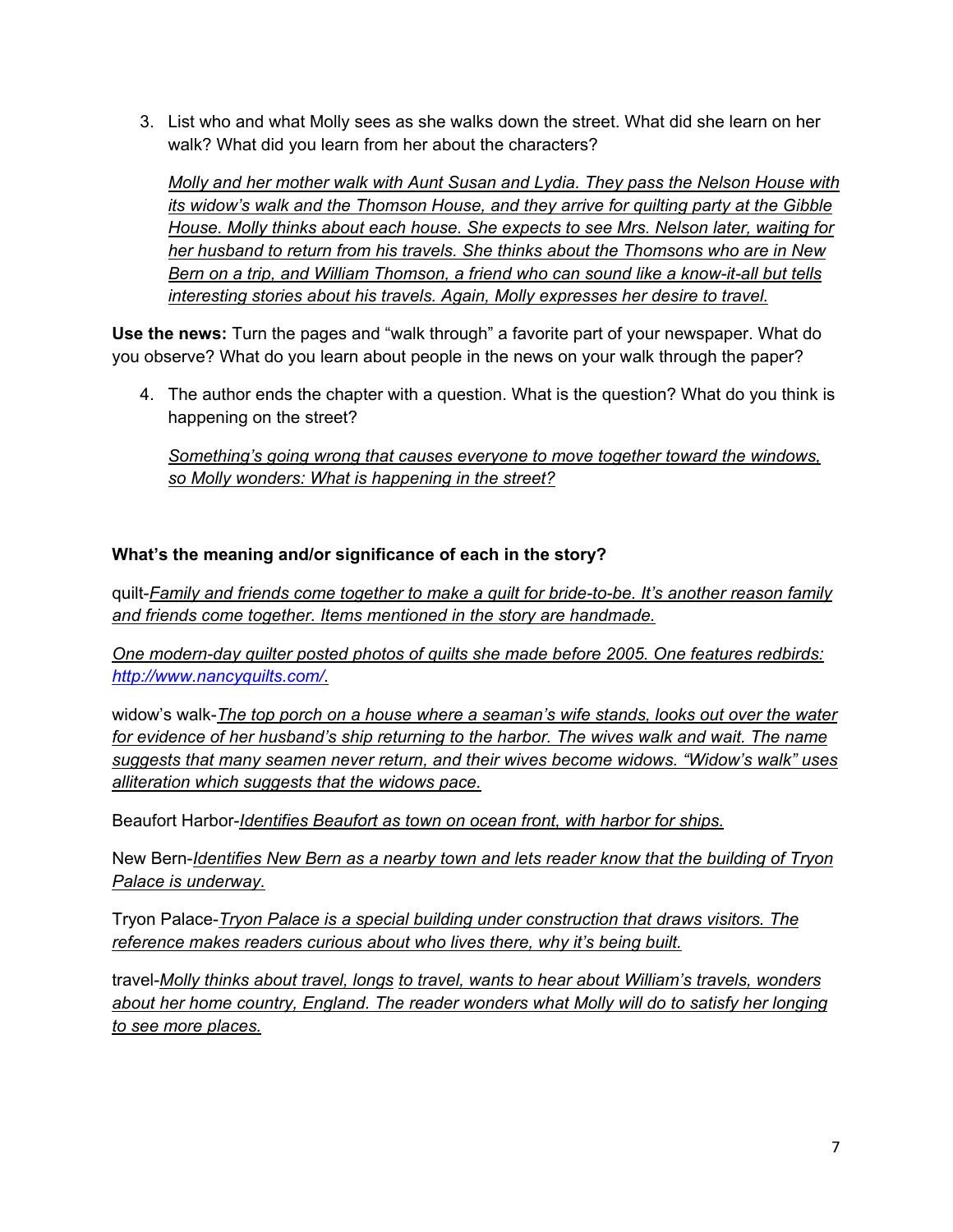# **Chapter Three—The Storm!**

**Newspaper activity:** Find weather news and/or weather predictions in your newspaper.

1) What weather conditions make news? Why? 2) What weather is predicted for your area today? Why do you think many newspapers include weather predictions?

1. Strong writing requires strong verbs. Focus on words used to describe actions in *Molly's Beaufort-town.*

Match the people with their actions.

- E 1. Announced all was well
- B<sub>2</sub>. Grabbed Lydia
- \_C\_\_3. Stood on top of her roof
- D<sub>\_\_</sub>4. Really liked William
- \_A\_\_5. Tried to boss Molly around
- A. Jacob
- B. Aunt Sarah
- C. Mrs. Nelson
- D. Molly
- E. Father

**Use the news:** Identify people and their actions in news stories. Circle the people and underline their actions. Add to your list of verbs and use them in speaking and writing.

2. Describe the storm. What similes does the story use to describe the wind?

*The rain came in buckets, hard and fast, never ending, through the cracks of the house and down the chimney. The writer uses similes: the wind whined and whimpered like a frightened puppy, then grew louder, like the bellows of an angry bear.*

**Use the news:** Look for stories that include similes. Or write similes based on news, such as, as quick as XXX's bat.

*3.* How does Molly regard her brother and her neighbor William? *When their father is not around, Jacob bosses Molly, so Molly stays outside, away from her brother after the storm. She also lets readers know that her brother is clever, able to repair a broken doghouse. Williams can be a pain, but Molly really likes him.*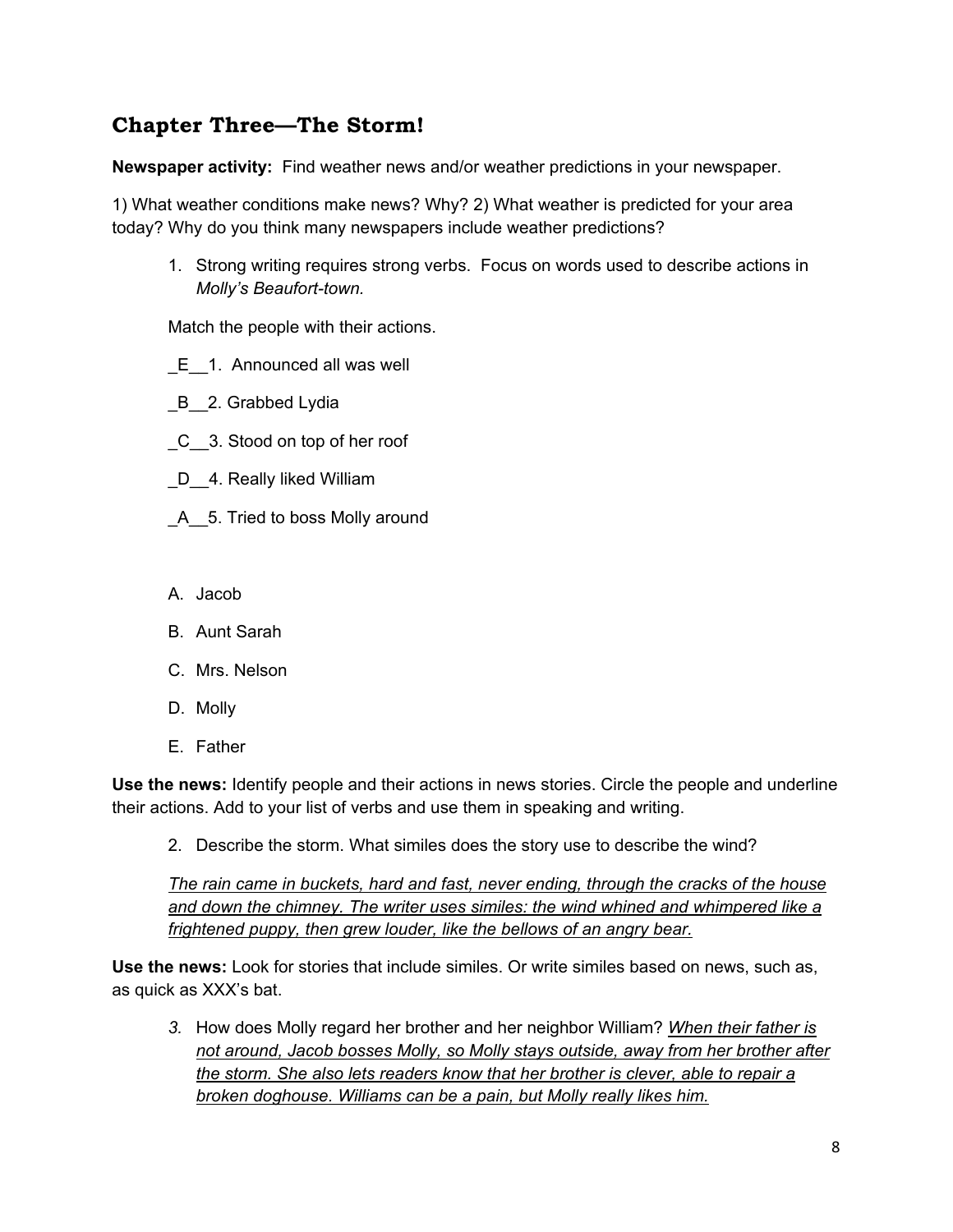**Use the news:** Identify a story from any section that deals with relationships between or among siblings or peer relationships. Characterize the relationships.

4. What does Molly mean by the following?

"As Mother said, be careful what you wish for!"

*Molly had wanted to go swimming and now everyone was "swimming" because of the heavy rain. She had not wanted a hurricane…just to go swimming.* 

> "…the term 'widow's walk' …. What a terrible name for such a beautiful part of a house!"

*The porch rests atop the house, adds to the beauty of the house, but the name refers to tragedy. The women who walk there, wait for their husbands who may never return from the sea.*

**Use the news:** Does either statement apply to people, places or events in the newspaper?

5. At the end of the chapter, what question do you have? What question do you expect the next chapter to answer?

*Molly worries about the Thomsons, asks herself and leaves readers asking whether they were caught in worst of hurricane and whether they're safe.*

### **What's the meaning and significance of each in the story?**

whirligigs-*In the story, whirligigs serve as old-fashioned toy; wind plays with whirligigs*; *a farm in Wilson, NC features whirligigs, www.wilson-nc.com/Whirligigs.cfm. Did you know NC has its own Whirligig festival? http://www.ncfestivals.com/events/eventdetails.asp?event=342*

*Wikipedia offers more about whirligigs: http://en.wikipedia.org/wiki/Whirligig.*

hurricane-*coastal area deals with more serious storms than other areas; this coastal community bounces back quickly from storms.*

doghouse-*Jacobs builds it; the storm destroys it, but Molly expects her talented brother to rebuild it. The doghouse represents Jacob's skills and persistence, and Molly's respect for him.* 

widow's walk-*Molly writes about the widow's walk in several chapters. It represents risks that seamen take and hardships faced by their families, particularly their wives. The risks and hardships are part of daily life in colonial North Carolina, when and where everyone's so dependent on the sea for transporting people and property. Pivotal to the story will be risks involved in sea travel.*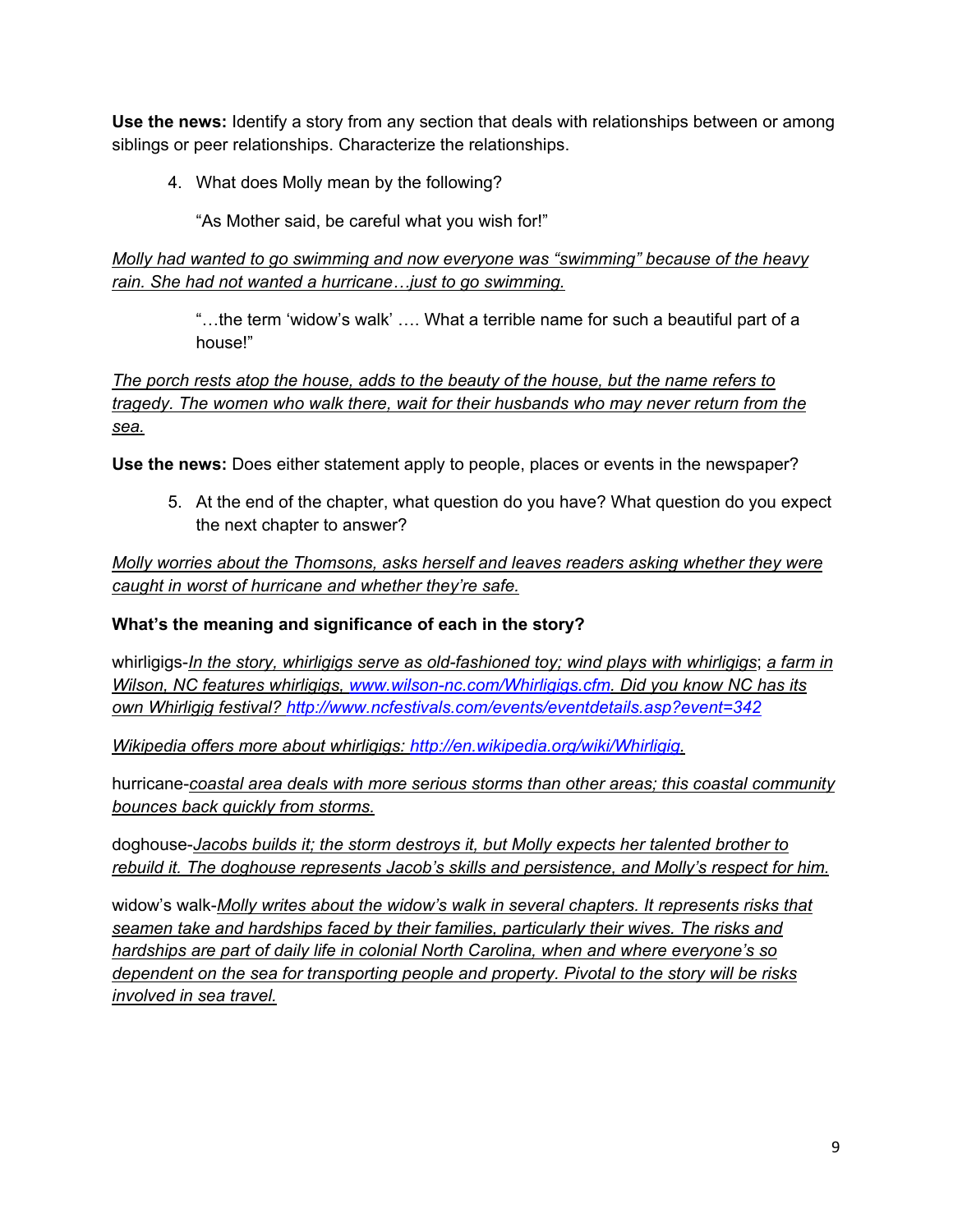# **Chapter Four—After the storm**

**Newspaper activity:** Find and read the "Lost and Found" section in your newspaper's Classifieds section. Write a lost and found ad for the pendant.

1. Strong writing requires strong verbs. Focus on words used to describe actions in *Molly's Beaufort-town.*

Match the people and their actions (use one answer twice):

- A 1. Watched the building of Tryon's Palace
- B 2. Adjusted her imaginary crown
- A 3. Loved the taste of lemon drops
- B and C 4. Sneaked around the barrel
- A. William (and his family)
- B. Molly
- C. Lydia

**Use the news:** Identify people and their actions in news stories. Circle the people and underline their actions. Add to your list of verbs and use them in speaking and writing.

*2.* What's the condition of Beaufort less than a week after the storm? *Beaufort is back to normal. Citizens have picked up and burned tree limbs, cleaned and swept, nailed back hinges, thrown open the windows.*

**Use the news:** How does someone or some place in the news handle a storm or other difficulty?

- *3.* How does Molly assert her independence? *She and Lydia went to the docks where they weren't supposed to go. She figured out way to distract Mrs. Ramsey and get away without being seen.*
- *4.* The author leaves you wondering. What question do you have and expect to have answered in the next chapter? *Molly and Lydia wonder who lost the pendant and what the words "You" and "sea" refer to. The reader wonders too about the owner and the words and wonders where the pendant will lead Molly, what part it will play in the story.*

#### **What is the meaning and/or significance of each to the story?**

general store-*A store that stocked most everything people need; it's central, important place or hub in the community, and ships deliver goods there.*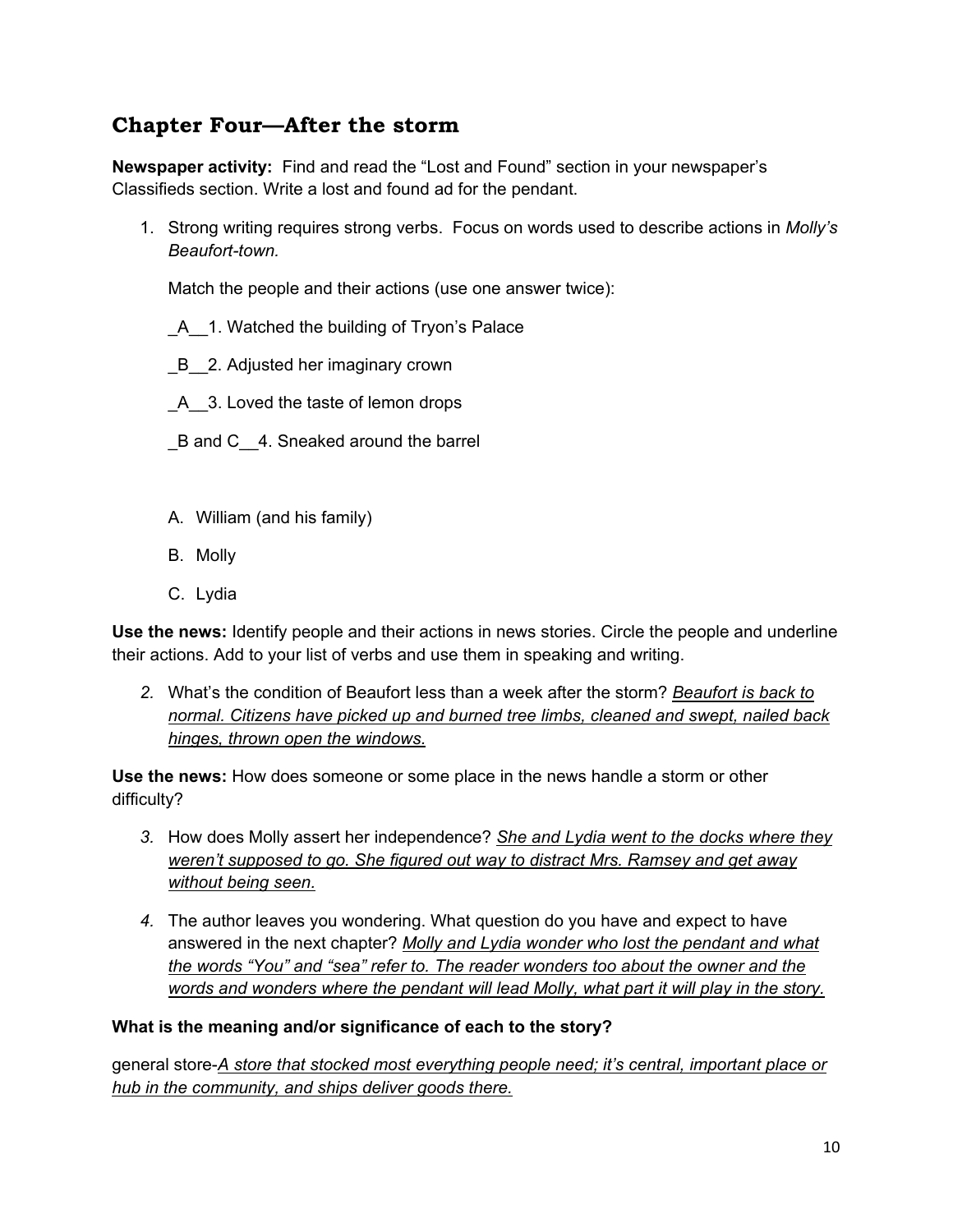bolts of cloth-*Molly and Lydia see cloth brought to store, select their favorites. Women make clothes from the fabric. Most everything is homemade. The chapter raises the question whether Molly will get the dress she wishes for.*

pebble-*Molly's clever when she figures out to throw the pebble, distracting Mrs. Ramsey.*

pendant-*The lost necklace and the words "You" and "sea" will lead Molly to someone or some place. At this point in the story, readers don't know who or where.*

words "You" and "sea"- *The lost necklace and the words "You" and "sea" will lead Molly to someone and /or some place. At this point in the story, readers don't know who or where.*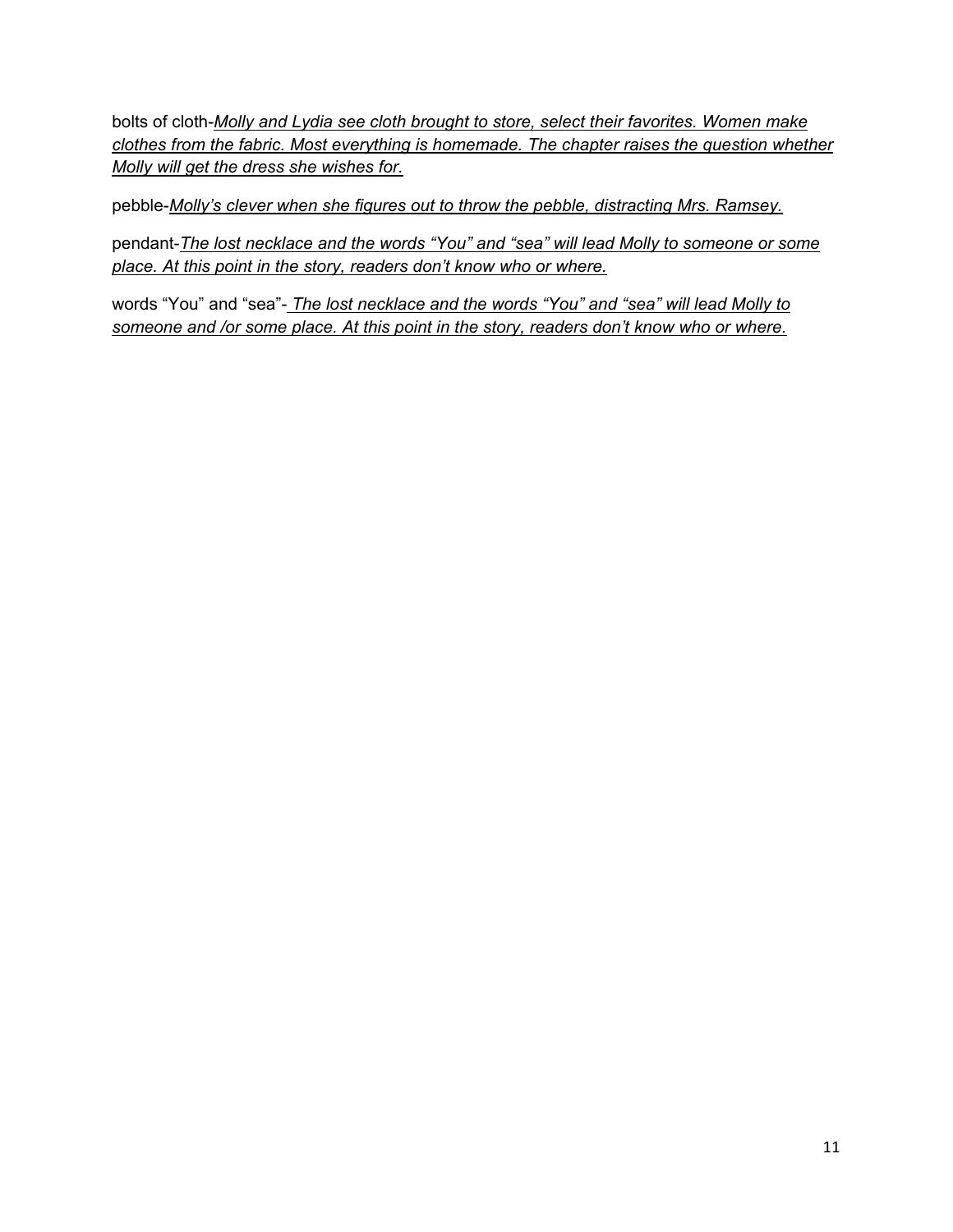# **Chapter Five—Stranded!**

**Newspaper activity:** In this chapter, the children experience some boredom, curiosity, fun and excitement and fear. Describe the emotional responses of those involved or affected by events reported in a feature or sports story or in the comics. How do you respond to what you read? Does anything make you curious, fearful or excited? Do you laugh or cry? Does anything surprise you?

1. Strong writing requires strong verbs. Focus on words used to describe actions in *Molly's Beaufort-town.*

Match people and their actions (use one answer twice).

- D 1. Picked up the apron and shook off the sand
- \_B\_\_2. Spotted a small boat
- \_C\_\_3. Froze in their seats
- B 4. Suggested going to other side of island
- \_A\_\_5. Remembered the boat
- A. Jacob
- B. Molly
- C. Elizabeth and Ann
- D. Mother

**Use the news:** Identify people and their actions in news stories. Circle the people and underline their actions. Add to your list of verbs and use them in speaking and writing.

- *2.* What did her mother plan to have Molly do when she returns home? Why? *Mother planned to have Molly crawl under the porch to find the object that fell out of the apron when Mother shook it.*
- *3.* List all of the plants and animals that Molly and her friends encounter in and along the water and on the island. What do the plants and animals tell you about the area where Molly lives? *The writer mentions fiddler crabs, marsh grass, egrets, small fish, wild horses and coquina clams, all associated with areas along NC's coast.*

**Use the news:** What references do you find in the newspaper that offers clues to the physical surroundings in which you live?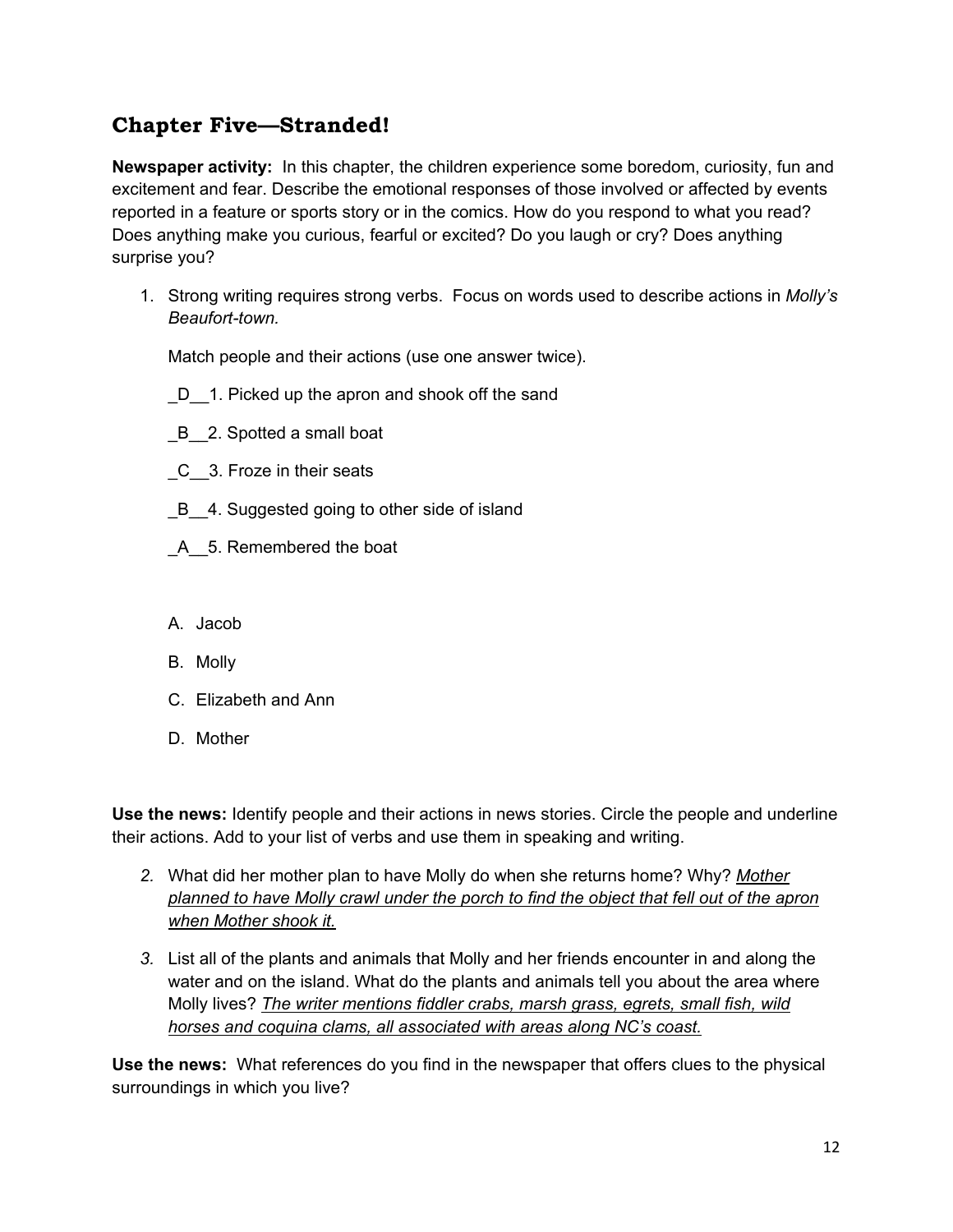*4.* The author leaves you wondering. What question do you have and expect to have answered in the next chapter*? How will the children get back home safely? Will they get in trouble with their parents for taking the boat, losing the boat and getting stranded on the island?*

#### **What's the meaning and/or significance of each in the story?**

apron- *Aprons were a common article of clothing at this time. In this story, Molly slipped the pendant in her pocket, so the apron comes up later because it held what turned out to be an important item.*

creek-*The creek is an area where young people play, physical characteristic of the area, mentioned earlier in the story.*

dinghy- *A dinghy is a small boat, according to online dictionaries. Wikipedia offers more: http://en.wikipedia.org/wiki/Dinghy.*

wild horses-*Wild horses can be found near Beaufort. To learn more, read any of several Web sites devoted to the Shackleford horses: www.shacklefordhorses.org/*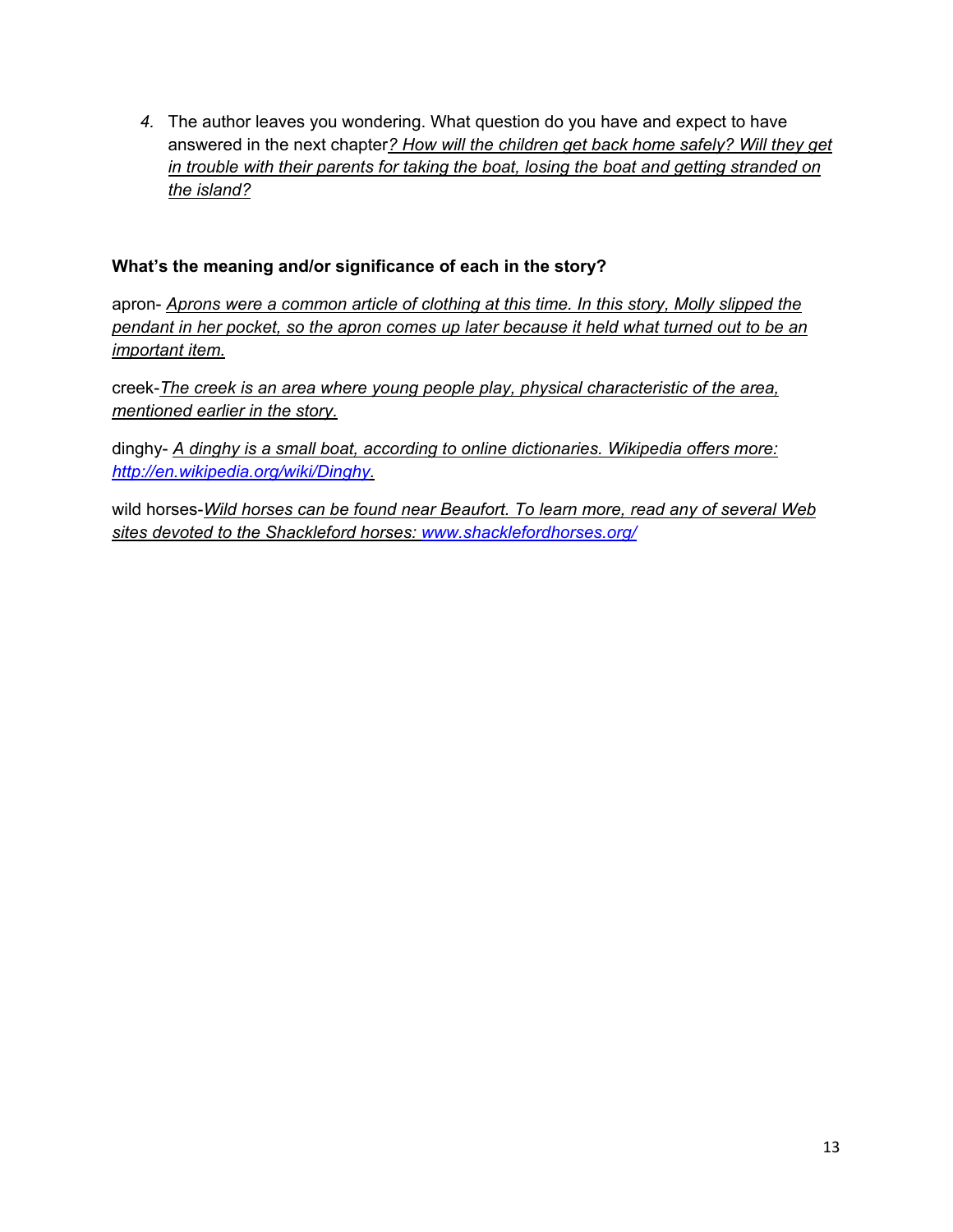# **Chapter Six—The Survivor**

**Newspaper activity:** Jacob and Molly demonstrate their willingness to work together, leading and following each other's lead. In the news, who demonstrates leadership? What do they do? Do they work well with other people? Do they both lead and support other leaders?

1. Strong writing requires strong verbs. Focus on words used to describe actions in *Molly's Beaufort-town.*

Match people and their actions (use one answer twice):

- B 1. Looked at Jacob for reassurance
- \_C\_\_2. Put his index finger over his lips
- \_A\_\_3. Raised his head from nearby bush
- B 4. Tore away the hem of her dress
- A. Captain Nelson
- B. Molly
- C. Jacob

**Use the news:** Identify people and their actions in news stories. Circle the people and underline their actions. Add to your list of verbs and use them in speaking and writing.

*2.* How does Jacob demonstrate leadership? How does Molly demonstrate leadership? How do they support each other? *Jacob organized the friends into two groups to look for the boat. He cautioned the girls about making noises when he spotted the strange boat. Molly tore off part of her dress and used it to create a bandage.* 

*Jacob examined the captain's rowboat, hoping to find a way to travel back to the harbor, and he uses branches and his shirt to make a boat paddle. He asked Molly to keep the captain calm while he brought help.* 

**Use the news:** Identify individuals demonstrating leadership.

- 3. What do you think Molly felt as she, her friend and brother searched for the boat? They are likely afraid and unsure of what to do.
- *4.* The author leaves you wondering. What question(s) do you have and expect to have answered in the next chapter(s)? *Will the boat and paddle deliver Jacob safely to shore? Will he bring back others quickly? Will the captain be OK? What will the captain's wreck mean to the community?*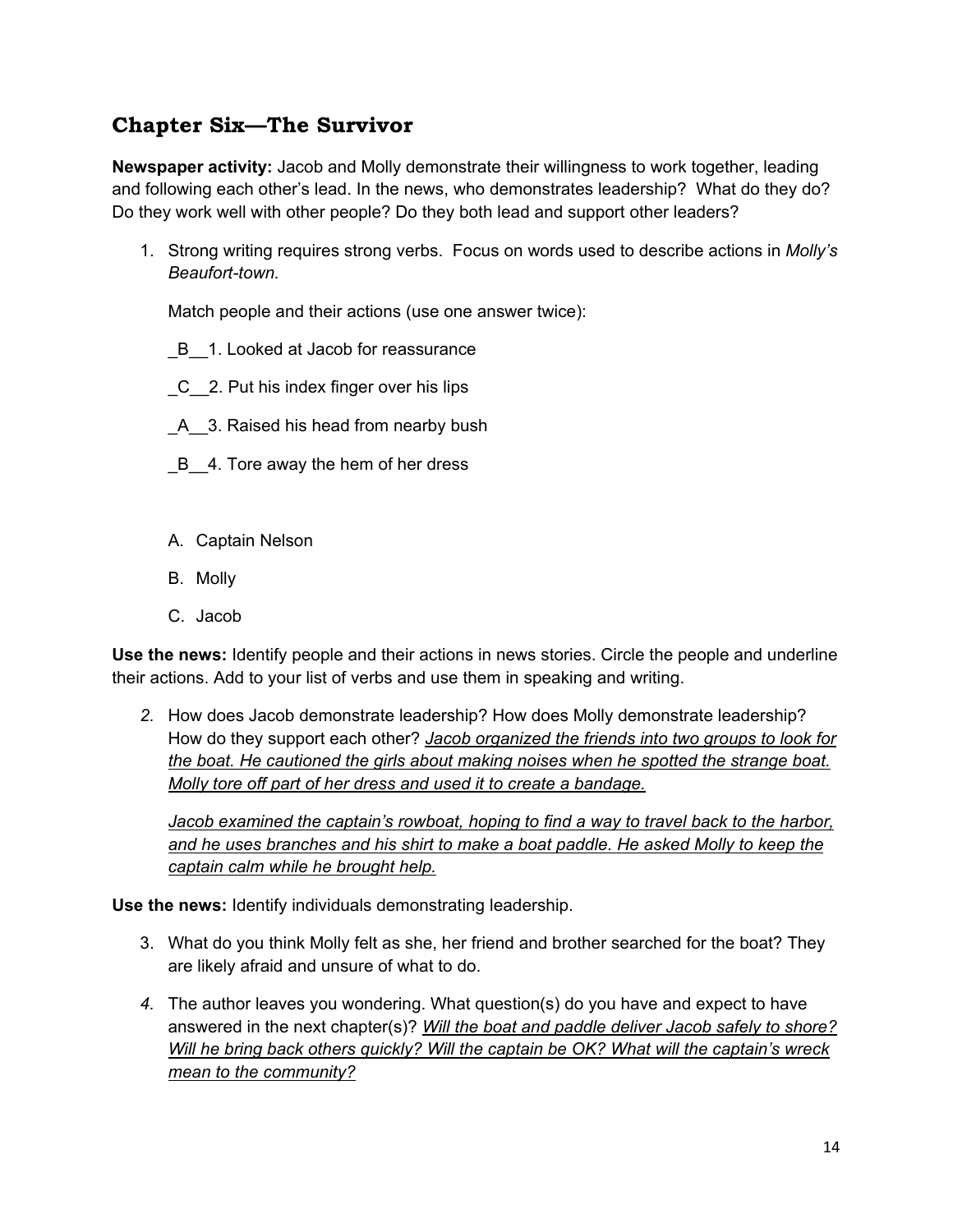#### **What's the meaning and/or significance of each to the story?**

small rowboat-*The rowboat is a life boat in this story. It brought the captain to the island, and Jacob hopes it will take him back home for help.*

hem of Molly's dress-*Molly's observant; she learned from her mother how to make a bandage. She thought and acted quickly by creating a bandage from the hem of her dress.* 

homemade boat paddle-*Jacob's clever too, as Molly was when she tore off her hem for the bandage. Jacob thought and acted quickly, using his shirt and tree limbs to create a paddle to use with the rowboat for getting him back home.*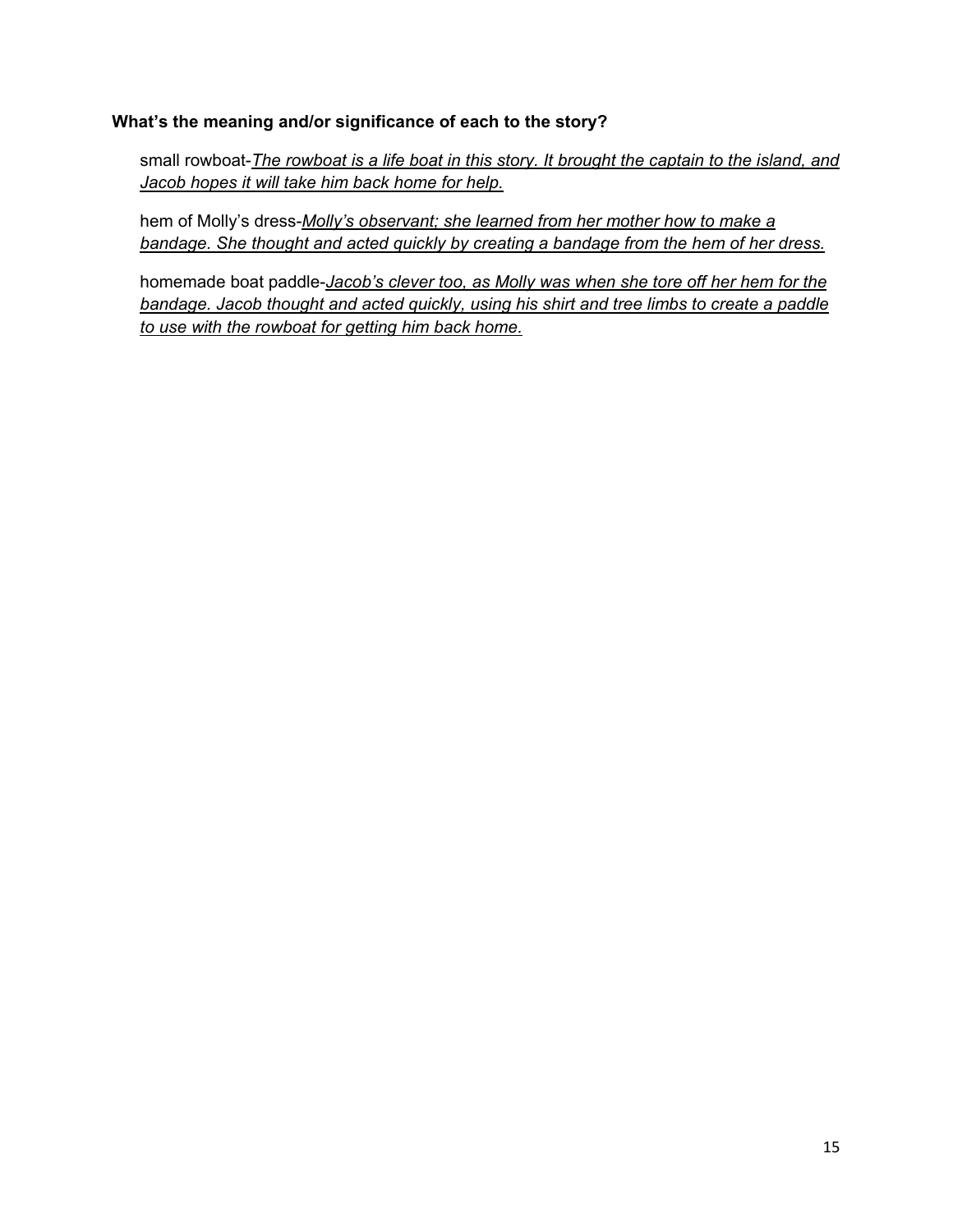# **Chapter Seven—Home Again!**

**Newspaper activity:** Pretend you run the newspaper in Beaufort. Write one or more headlines and subheads for a story about the rescue of Captain Nelson. Use your current newspaper's headlines and subheads as models. If you could supplement your news story about the rescue with a photo or drawing, what scene from Chapter Seven would you choose?

1. Strong writing requires strong verbs. Focus on words used to describe actions in *Molly's Beaufort-town.*

Match people and their actions (use one answer twice).

- B 1. Raced home to get help
- \_A\_\_2. Examined Captain Nelson's wounds
- C 3. Called each child by name
- A<sub>\_4</sub>. Chuckled and patted Molly on the head
- A. Doctor
- B. Jacob
- C. Mrs. Nelson

**Use the news:** Identify people and their actions in news stories. Circle the people and underline their actions. Add to your list of verbs and use them in speaking and writing.

- 2. What causes Molly to worry about getting into trouble with her parents? Do you think her parents will punish her? What does her father actually say? *Early in the chapter, Molly worried that her parents would be angry that she'd gone to the island without permission. Her father said he was proud of both Jacob and Molly for thinking clearly and taking proper action in the crisis, but Molly was still worried about getting in trouble, voicing her concern to the doctor at the end of the chapter.*
- *3.* How does Mrs. Nelson thank the children who helped her husband? How does Captain Nelson acknowledge them? What's her name? What's his name? *Mrs. Nelson calls each child by name, leads them into the house to meet with Captain Nelson who thanks them. Mrs. Nelson adds her thanks. Mrs. Ramey calls Mrs. Nelson "Thea," and Mrs Nelson calls her husband, "Josiah."*

**Use the news:** Choose gifts from the newspaper that someone might offer out of gratitude to another person. Also, look for words and actions that express gratitude.

*4.* How does the doctor acknowledge Molly's efforts? What does Molly tell the doctor she wants to do? Do you think Molly's ambitions make her different from her friends? Why?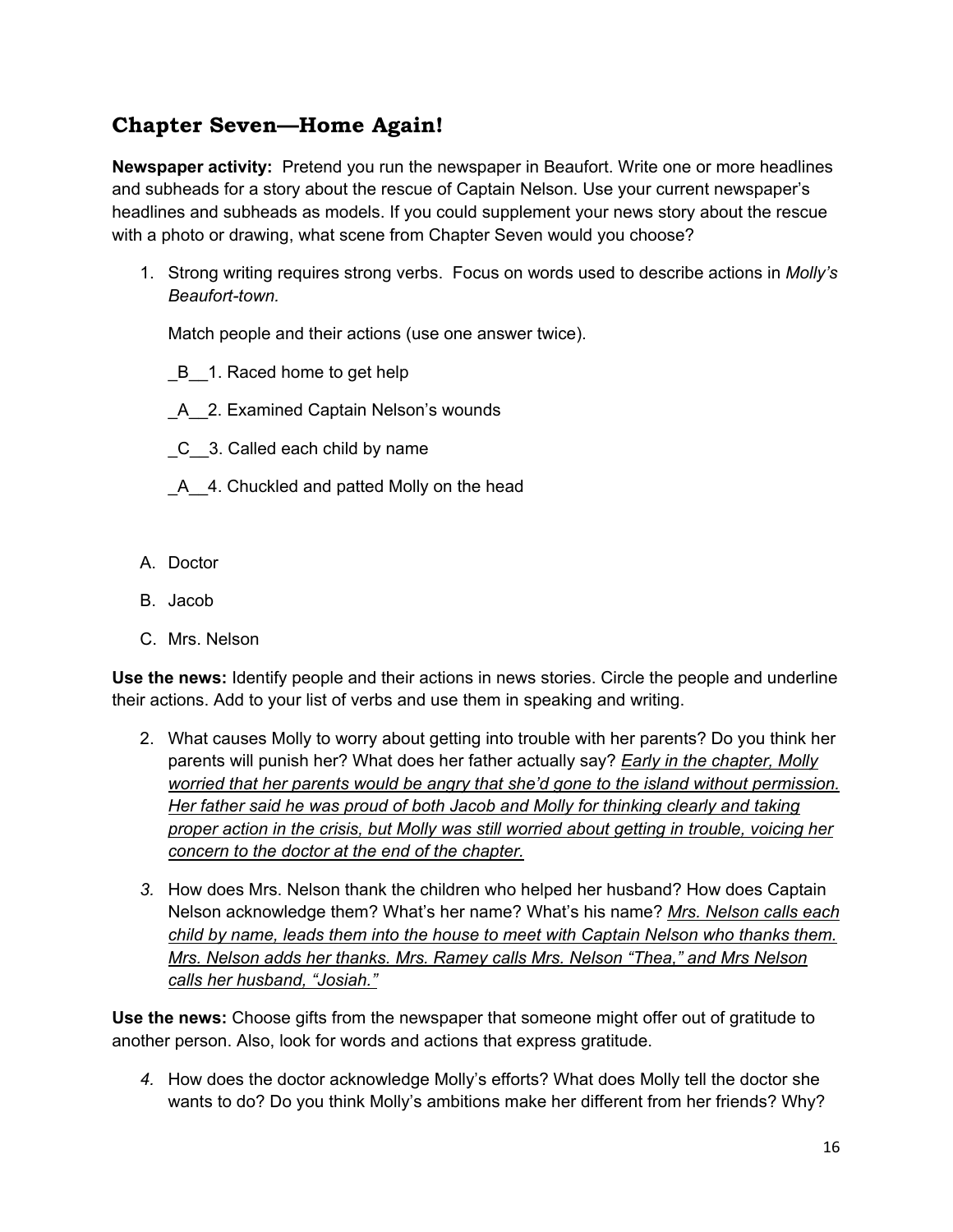*The doctor asks Molly how she learned to make the bandage, commended her for her effort and suggested that she might be his apprentice some day. She tells him she wants to travel, and the doctor says she can do both, travel and become a doctor.*

**Use the news:** Find examples of young people seeking adventure.

*5.* What's the question(s) left unanswered at the end of the chapter? What do you expect to find out in the next chapter? *Will Molly get in trouble for taking her friends to the island without permission? Will she be assigned extra chores? Longer-term questions suggested by end of chapter are whether she'll travel and whether she'll become a doctor.*

### **What's the meaning and/or significance of the word, apprentice?**

*Online dictionaries define apprentice as someone who learns a profession or trade by working with someone expert in that field. Today, doctors get formal training and work alongside doctors to practice what they learn. This reference raises the question of how someone trains and qualifies to become a doctor in the 1760s.*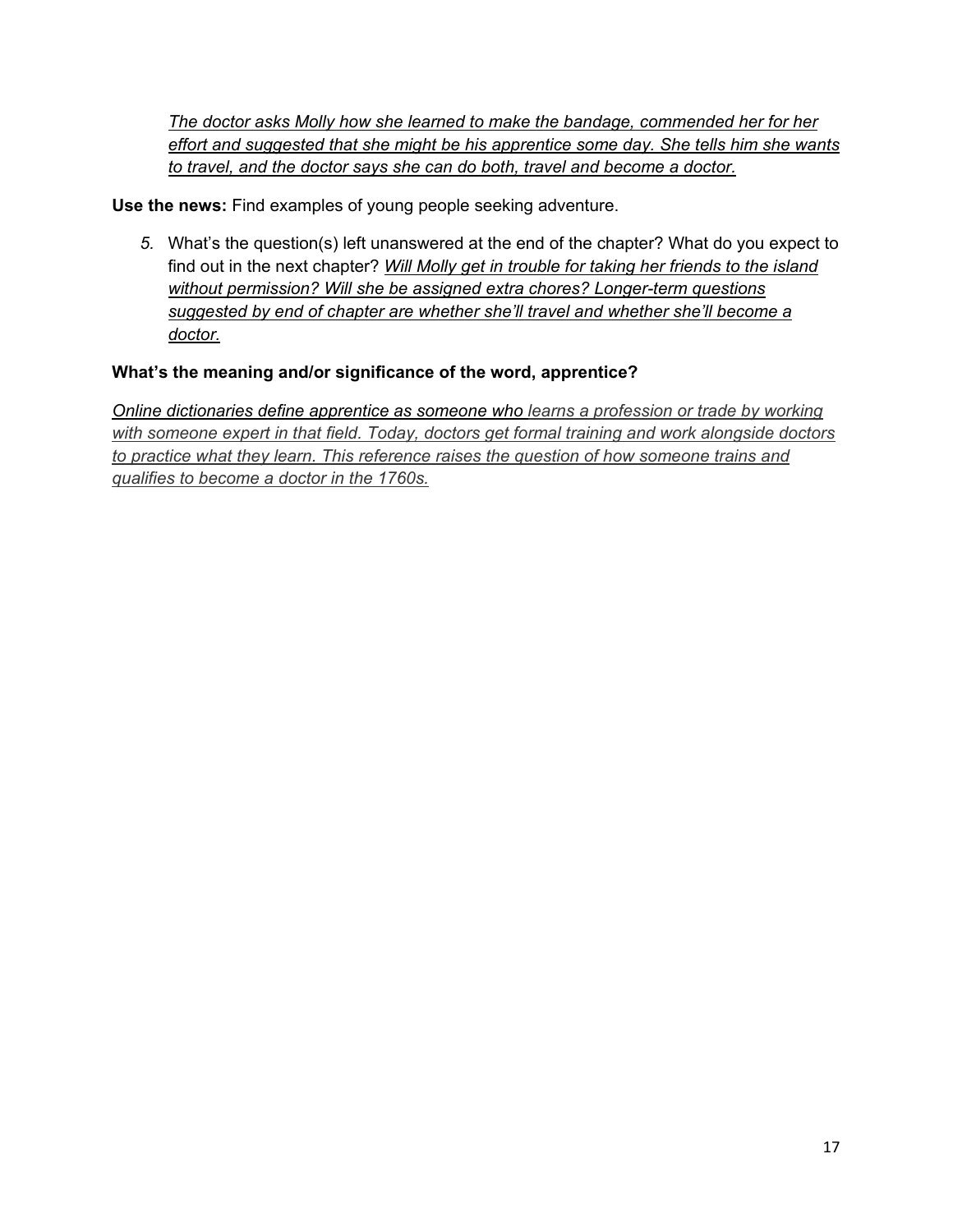# **Chapter 8—The Pendant is Returned**

**Newspaper activity:** In Chapter 8, Molly solves two mysteries. She finds what Mother dropped under the porch and figures out the likely owners of the lost pendant. Look for mysteries in the news. Who's trying to find answers?

1. Strong writing requires strong verbs. Focus on words used to describe actions in *Molly's Beaufort-town.*

Match people with actions (use one answer twice).

- A 1. Looked at Molly apologetically
- \_C\_\_2. Dropped on all fours to crawl underneath the stairs
- B 3. Looked over Mother's shoulder
- \_B\_\_4. Asked Molly an important question
- A. Mother
- B. Father
- C. Molly

**Use the news:** Identify people and their actions. Circle the people and underline their actions. Add to your list of verbs and use them in speaking and writing.

*2.* What all did Molly find under the porch? *Molly found lots of bugs, a marble, button, wiry string, links of a chain, and the lost silver pendant.*

**Use the news:** When you look through the Classifieds section, what do you expect to find? After making your list, see what's actually in the section.

- *3.* How did Molly figure out who owned the pendant? *She could read the names and remembered that Mrs. Nelson had called Captain Nelson, "Josiah," one of the names engraved on the pendant.*
- *4.* What's the question(s) left unanswered at the end of the chapter? What do you expect to learn in the coming chapter(s)? *Does the necklace belong to Mrs. Nelson? Will Molly's "big mouth" get her in trouble?*

#### **What's the meaning and/or significance the names?**

The names Dorothea and Josiah-*Molly listened carefully and remembers Captain Nelson's name which leads her to the conclusion that the pendant belongs to Mrs. Nelson. Readers may remember too that Mrs. Ramsey called Mrs. Nelson, "Thea," which is short for Dorothea. Parts of the story come together, when Molly presents the pendant, hears the poem and asks to travel with Capt. Nelson. The names on the pendant lead her back to the Nelsons' home.*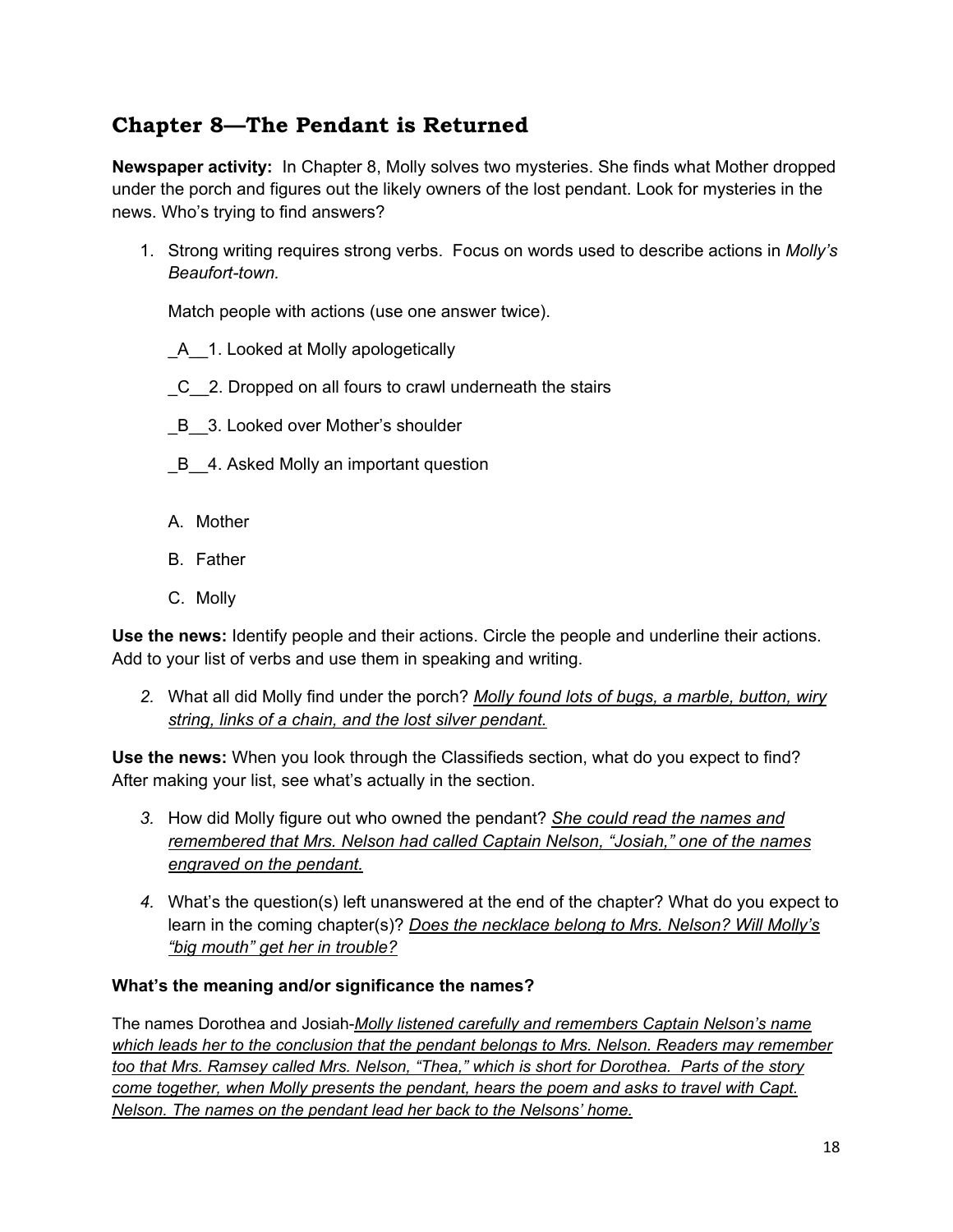# **Chapter Nine—Mystery Solved!**

**Newspaper activity:** When she was asked how she found the pendant, Molly explained the whole story. Read a sports or other news story and tell or write what happens from beginning to end.

1. Strong writing requires strong verbs. Focus on words used to describe actions in *Molly's Beaufort-town.*

Match people and their actions (use one answer twice).

- \_C\_\_1. Held out the pendant
- A 2. Paused for a moment to compose herself
- \_D\_\_3. Became misty-eyed
- B 4. Cleared her throat
- A 5. Pointed out each word
- A. Mrs. Nelson
- B. Mother
- C. Molly
- D. Captain Nelson

**Use the news:** Identify people and their actions in news stories. Circle the people and underline their actions. Add to your list of verbs and use them in speaking and writing.

*2.* When Mother gave Mrs. Nelson the pendant, how did she respond in words and actions? *Mrs. Nelson's right hand went to her heart, and she took the pendant in her left hand. Tears came to her eyes. Then she turned the pendant over to read the engraving. She paused to compose herself before explaining that she hadn't seen the pendant in years.*

**Use the news:** Use ads to find gifts that friends might exchange. Also find gifts that a boyfriend and girlfriend or husband and wife might exchange.

*3.* How did Molly respond to the question, "Wherever did you get it?" *Molly got caught up in her story. She told all of the details about being on the dock, evading Mrs. Ramsey, enjoying the lemon drops, picking out fabric until her Mother cleared her throat reminding her to get to the most important part of the story—where and how she found the pendant.*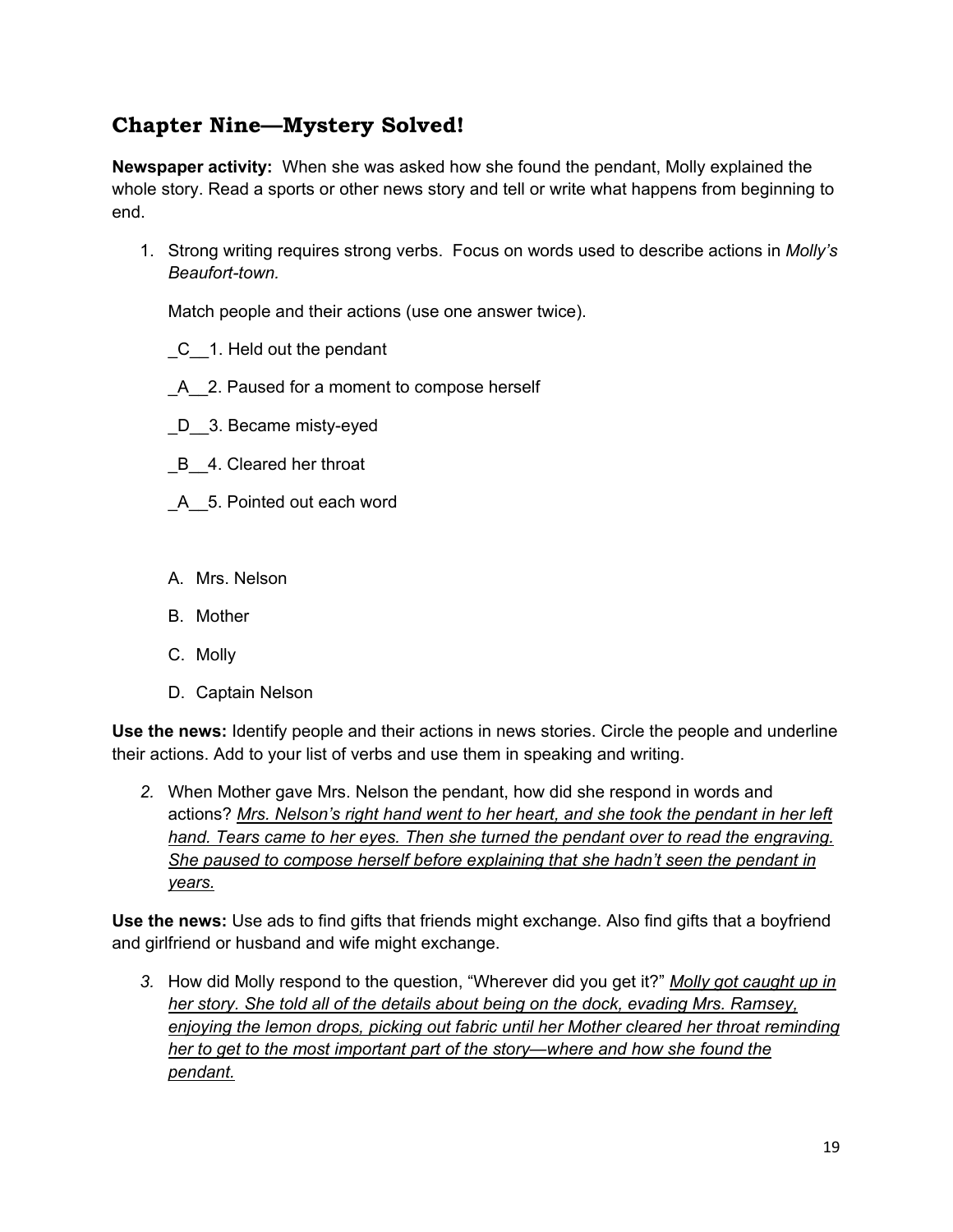- *4.* How did Molly respond to hearing Mrs. Nelson read aloud the engraving? What did Molly say to the Nelsons and her parents? *Molly "lit up like the fireflies". She asked her father if she could travel to England to see her grandparents and asked Captain Nelson to take her.*
- *5.* What's the question(s) left unanswered at the end of the chapter? What do you expect to learn in the coming chapter? *Will Captain Nelson agree to take Molly to England? Will her parents allow her to go? What lies ahead for Molly?*

### **What's the meaning and significance of the nautical objects?**

nautical objects-*The objects represent Captain Nelson's profession but become symbols too of Molly's growing interest in travel, going out to sea. She notices them for the first time, now that she's become aware of her own ambitions.*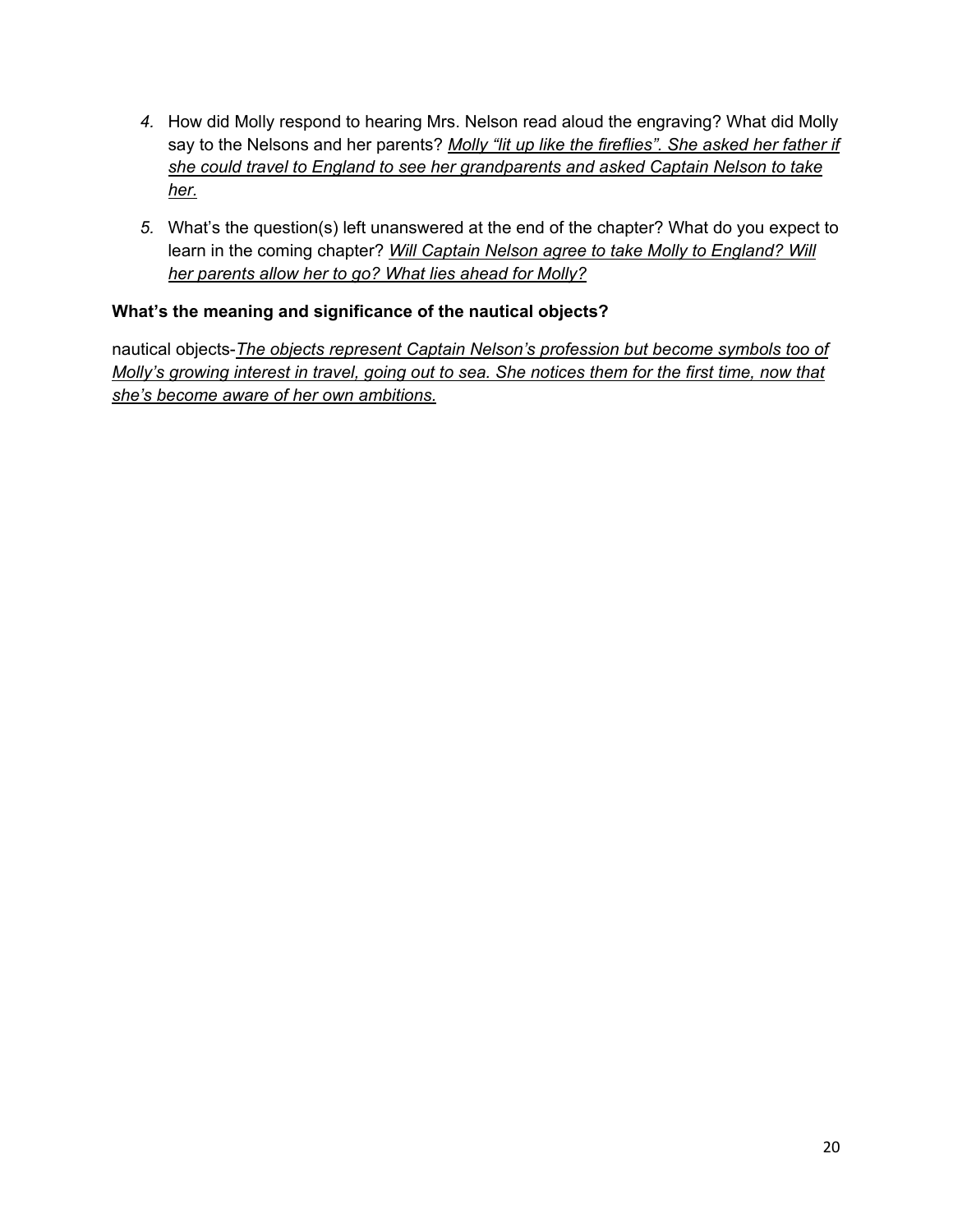# **Chapter Ten—Off to Sea!**

**Newspaper activity:** Create a poem about your community. Using what you learn about your community from your newspaper, write a poem in the style of the poem on the back of the pendant. Or, take a different approach. Write one sentence about your community on each side of a triangle. Compose sentences that make sense when read in any order.

1. Strong writing requires strong verbs. Focus on words used to describe actions in *Molly's Beaufort-town.*

Match the people with their actions:

- D 1. Sewed a beautiful dress
- \_A\_\_2. Took Molly's satchel
- B 3. Waved to her from the widow's walk
- \_C\_\_4. Wished Molly well
- E 5. Tousled Molly's hair
- A. Father
- B. Mrs. Nelson
- C. Mrs. Ramsey
- D. Mother
- E. Jacob

**Use the news:** Identify people and their actions in news stories. Circle the people and underline their actions. Add to your list of verbs and use them in speaking and writing.

- 2. What concerns did Mother have about Molly's trip to England? *Mother worried that the ship was dangerous because of storms and pirates. She knew that there was disagreement over freedom from England, and she worried about timing.*
- *3.* What concerns did Molly's friends express? William? Lydia? *William didn't like that Molly, his friend, and his cousin, Samuel, were both leaving on the same ship. He thought that wasn't fair to have both of them leave at same time, leave him behind. Lydia, Molly's close friend, wondered aloud how she'd get along without Molly.*
- *4.* How did Molly respond to their concerns? How did she feel about the trip? *Molly was glad secretly that Lydia was unhappy about her leaving. Lydia's missing Molly affirmed their friendship. About the trip, Molly was excited, greeted everyone eagerly. She was*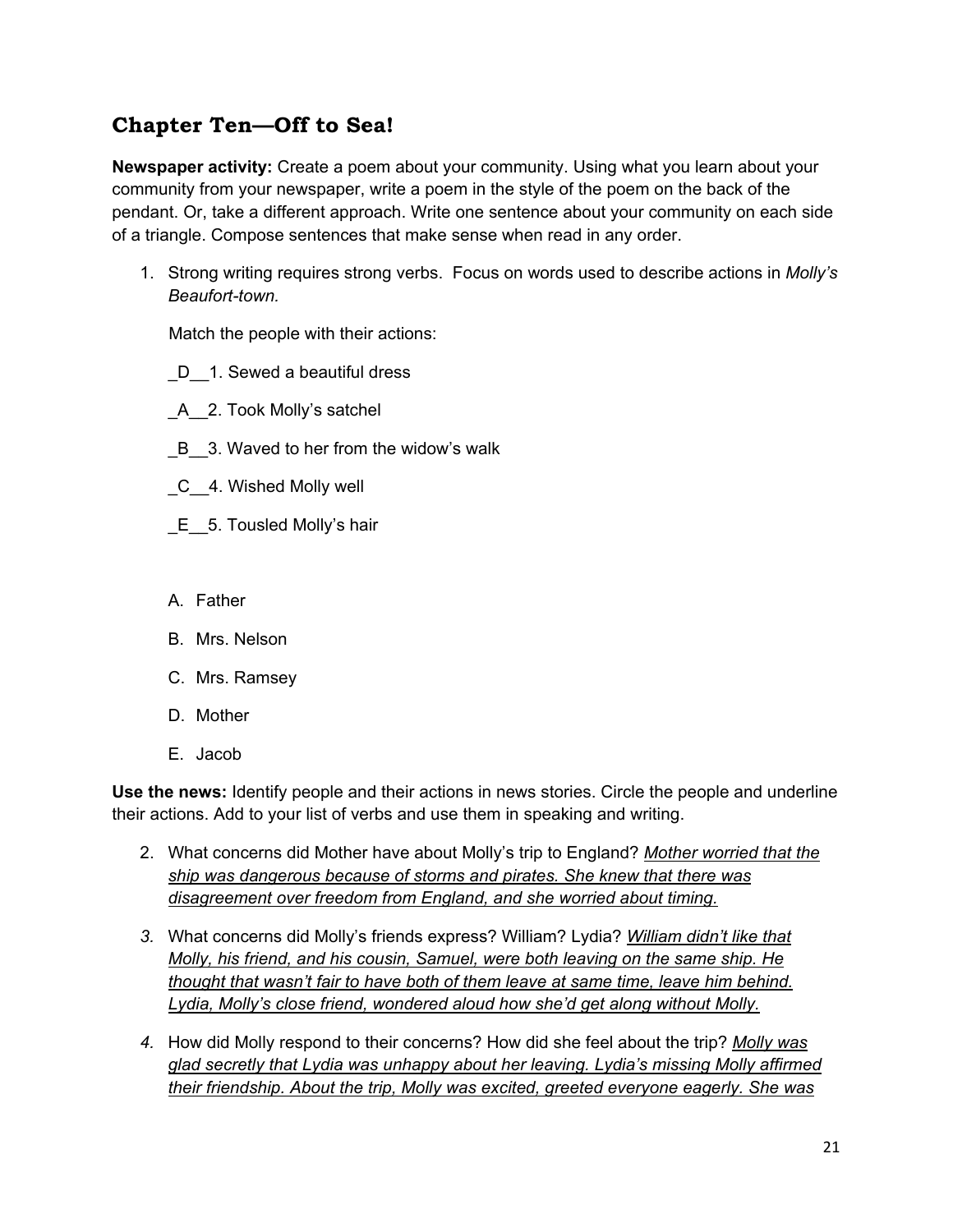*proud of being the first in her family to travel, and she looked forward to her adventure, thinking, "Be ready England," "Here I come."*

**Use the news:** Find stories about people taking risks. What do the individuals say? What do others say about the choices?

- *5.* How does Molly feel about Beaufort-town and her family, friends and neighbors? *Molly thought that everyone in Beaufort-town felt close like family and wondered if people in England would be as warm and caring.*
- *6.* What's the question(s) left unanswered at the end of the chapter(s)? *Will the people in England be as welcoming as the family, friends and neighbors Molly's leaving behind in Beaufort? Will the trip turn out well for Molly? When and how will she return home? What does the future hold for Molly? For Beaufort-town?*

### **What's the meaning and significance of each?**

games-*Molly mentions several games that are considered old fashioned: hoops and marbles, hopscotch and jump rope, making cornhusk dolls and playing in the creek.*

apple butter and candles-*Mother sent Molly with homemade gifts, apple butter and candles, the kind appropriate to the time and place.*

dress with embroidered initials-*The fabric for Molly's dress came from the bolt of cloth that she mentioned liking earlier in the story. Her mother added Molly's initials, identifying the dress as hers in way similar to the engraving on the Nelsons' pendant identified the necklace as theirs. The author brings together details from the story in this scene.*

Tryon Palace-*The colonial governor's home, under construction in New Bern, is historically significant.*

the flags-*Flags often mark the location of a important place, fly over during important events. Certainly, the harbor is an important place for Molly, and her leaving is a significant event.*